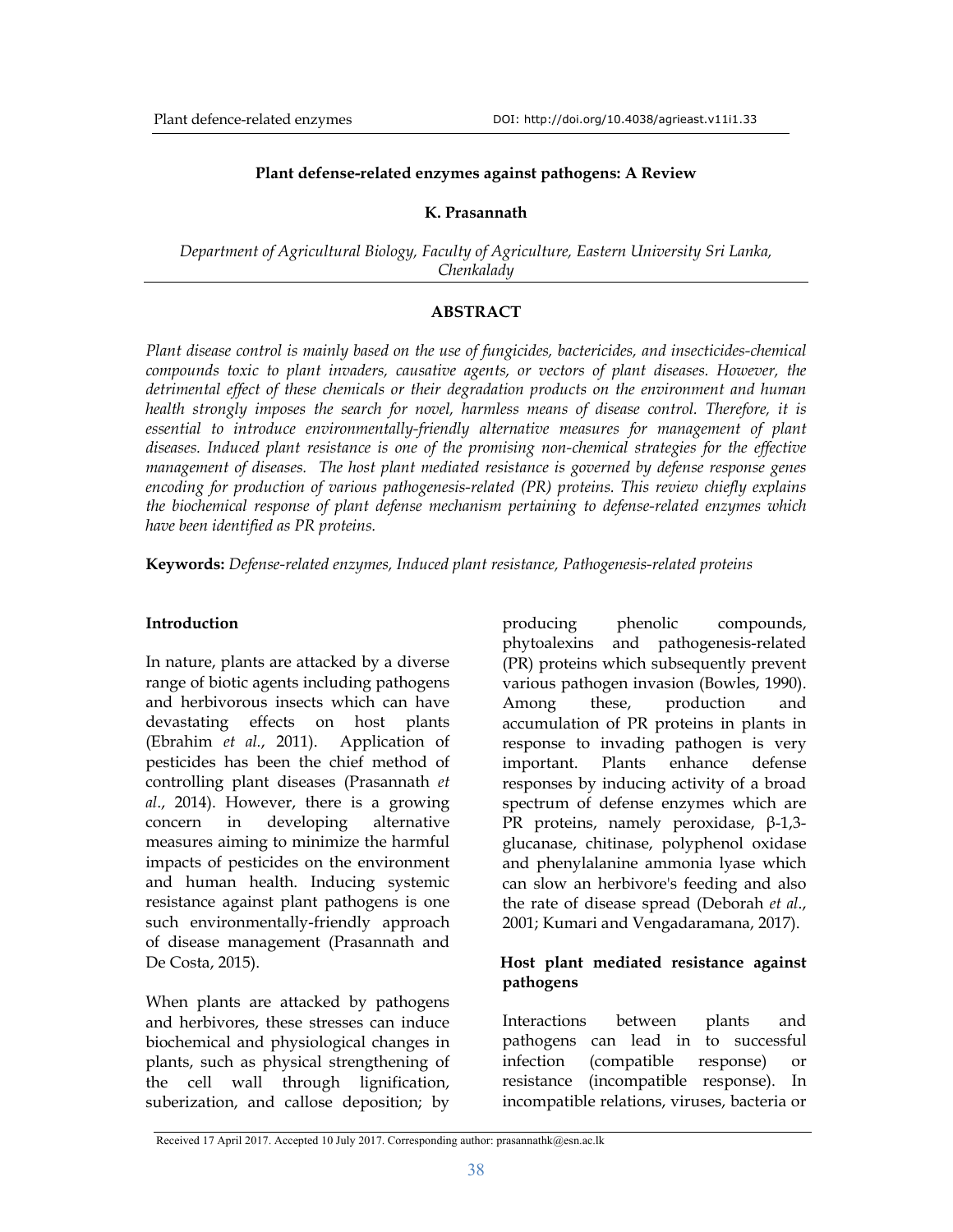fungi which infect plants will elicit a set of localized responses in and around the infected host cells. These responses consist with an oxidative burst (Lamb and Dixon, 1997), which can lead to cell death (Kombrink and Schmelzer, 2001). The pathogen may be 'trapped' in dead cells. It can lead to prevent the spreading from the site of primary infection. There are local responses in the surrounding cells which inhibit the penetration of pathogens by changing cell wall composition and synthesis of antimicrobial compounds such as PR proteins and phytoalexins (Kuc, 1995; Hammerschmidt, 1999). Also plants respond to attacks by pathogens through various defense responses. The accumulations of several factors like defense-related enzymes and inhibitors which lead to prevent infection of pathogens are several defense responses. The enzyme activities and total phenol content were increased significantly in resistant cultivars upon pathogen inoculation (Vanitha *et al*., 2009).

Plants possess a range of active defense mechanisms which respond to biotic stresses. Diseases can be reduced due to trigger of defense mechanisms in plants by a stimulus, prior to infection by a plant pathogen. Systemic acquired resistance (SAR) and induced systemic resistance (ISR) are two forms of induced resistance in plant. Combination of ISR and SAR can increase defense against pathogens that are resisted through both pathways than ISR and SAR alone (Choudhary, 2007).

## **Induced Systemic Resistance (ISR)**

When an antagonist is present at the site of exposure, an antimicrobial substance could be synthesized by the biological control agent and transported through the plant, inhibiting the pathogen directly. The induced resistance does not necessarily need to be systemic, but a local protection can be formed as a result of the induced resistance. ISR is induced by plant growth promoting rhizobacteria

which are believed to produce a translocatable signal that induces protection in tissues far from the roots where the antagonist was delivered. A systemic response of the plant to an elicitor shows that induced resistance is taking place (van Loon *et al*., 1998). ISR is independent of salicylic acid, but it is mediated by jasmonic acid and/or ethylene, which are produced following applications of some nonpathogenic rhizobacteria (He *et al*., 2004). ISR is accompanied by the expression of a set of genes distinct from the PR protein genes (Pieterse *et al.*, 1998).

## **Systemically Acquired Resistance (SAR)**

Plants can acquire resistance against the initiating of diseases through various biological agents including necrotizing pathogens, non-pathogens and soil borne rhizosphere bacteria and fungi. SAR is a mechanism of induced defense responses (Gajanayaka *et al*., 2014). In SAR a mobile signal is generated in the site of induction and translocated in the plant, bringing about an induced state in tissues, far from the site of exposure to the elicitor (van Loon *et al*., 1998). It provides long-lasting protection against a broad spectrum of microorganisms. SAR requires the signal molecule salicylic acid and it is associated with accumulation of PR proteins, which are believed to contribute to resistance (He *et al*., 2004). The development of SAR is associated with various cellular defense responses, such as synthesis of PR proteins and phytoalexins, rapid changes in cell wall, and enhanced activity of various defense-related enzymes (Durrant and Dong, 2004). SAR is induced systemically after inoculation with necrotizing pathogens or application of some chemicals such as salicylic acid (Pieterse *et al.*, 1998; Prasannath *et al*., 2014). Certain plant growth promoting microorganisms could stimulate defense activity and enhance plant resistance against soil borne pathogens (Whipps *et al*., 2001).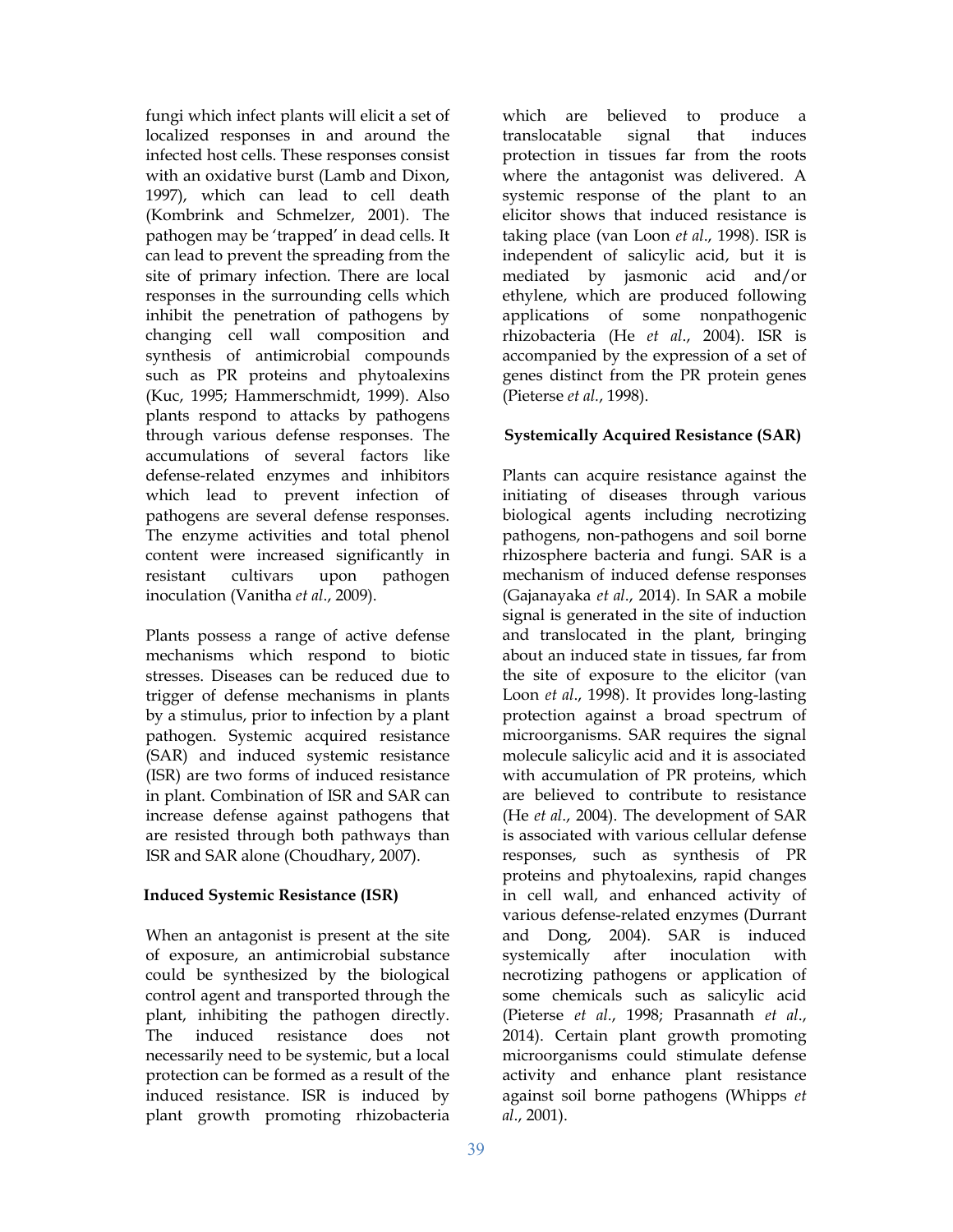### **Pathogenesis-related (PR) proteins**

PR proteins are a structurally diverse group of plant proteins that are considered to play important roles in plant disease resistance (Mahendranathan *et al*., 2016). They are widely distributed in plants in trace amounts, but are produced in much greater concentration following pathogen attack or stress. PR proteins exist in plant cells intracellularly and also in the intercellular spaces, particularly in the cell walls of different tissues (Agrios, 2005). The several groups of PR proteins have been classified according to their function, serological relationship, amino acid sequence, molecular weight, and some other properties. Currently PR proteins are categorized into 17 families according to their properties and functions, including  $\beta$ -1,3-glucanases, chitinases, thaumatin-like proteins, peroxidases, ribosome-inactivating proteins, defensins, thionins, nonspecific lipid transfer proteins, oxalate oxidase, and oxalate-oxidase-like proteins (van Loon and van Strien, 1999). PR proteins are either extremely acidic or extremely basic and therefore are highly soluble and reactive (Legrand *et al*., 1987). The signal compounds responsible for induction of PR proteins include salicylic acid, ethylene, xylanase, polypeptide systemin, jasmonic acid and probably others (Agrios, 2005).

# **Defense-related enzymes**

Defense enzymes such as peroxidase, polyphenol oxidase, phenylalanine ammonia lyase, chitinase and β-1,3 glucanase are related to resistance inducement in plants (Prasannath and De Costa, 2015; Gajanayaka *et al*., 2014; Seneviratne *et al*., 2014). Peroxidases have been implicated in a range of defenserelated processes, including the hypersensitive response, lignification, cross-linking of phenolics and glycoproteins, suberization and

phytoalexin production (Nicholson & Hammerschmidt, 1992; Wojtaszek, 1997). Polyphenol oxidase catalyzes the phenolic compounds to quinones, thus decreasing of nutritional quality of food and reducing protein digestibility (Felton and Duffey, 1990; Felton *et al*., 1994). The intensification of production of phenolic compounds, known as defense molecules of plants against pathogens and insects, is indicated by an increase in phenylalanine ammonia lyase activity in wounded plant tissues (Bi and Felton, 1995). Chitinase and β-1,3-glucanase are responsible for the hydrolysis of cell wall components in sequence such as chitin and  $\beta$ -1,3-glucans (Ebrahim *et al*., 2011).

## **Peroxidases**

Peroxidases are a distinguished class of PR proteins and induced in host plant tissues by pathogen infection. They belong to PR protein 9 subfamily and are expressed to limit cellular spreading of infection through establishment of structural barriers or generation of highly toxic environments by massively producing reactive oxygen species (Passardi *et al*., 2005). Peroxidase activity or peroxidase gene expression in higher plants is, indeed, induced by fungi (Sasaki *et al*., 2004), bacteria (Lavania *et al.*, 2006), viruses (Diaz-Vivancos *et al*., 2006), and viroids (Vera *et al*., 1993). Cross-linking of the phenolic monomers in oxidative coupling of lignin subunits has been associated with peroxidase using  $H_2O_2$  as oxidant. One significant event in plant defense reactions is oxidative burst, a general early response of host plant cells to pathogen infection and elicitor treatment (Almagro *et al*., 2009). Peroxidase also participates in the production of ethylene the concentration of which increases frequently in pathogenesis process (Tudzynski, 1997).

Peroxidase is a key enzyme in the biosynthesis of lignin and suberin. Peroxidases have been associated with a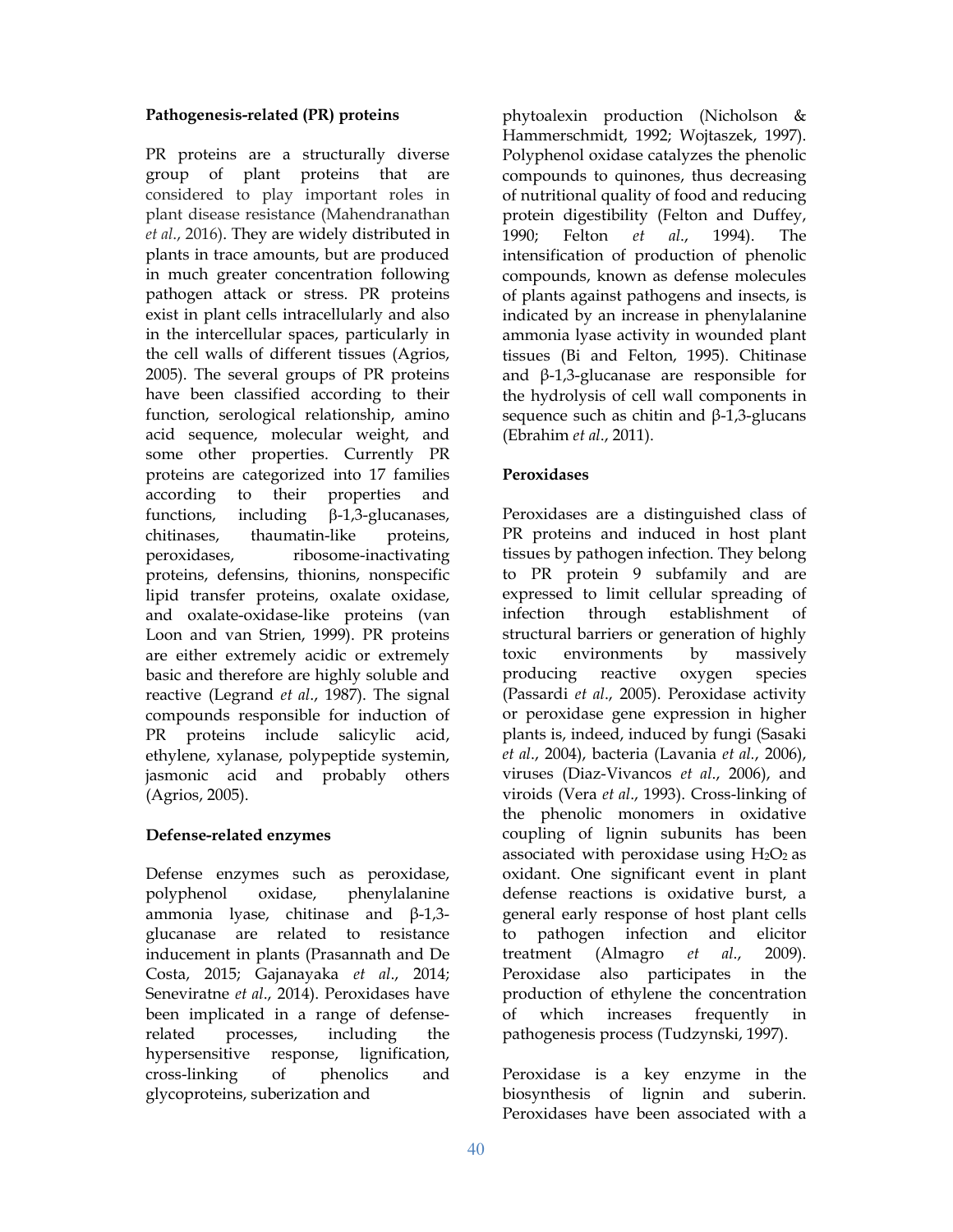number of physiological functions that may contribute to resistance, through hypersensitive responses, oxidation of hydroxyl cinnamyl alcohol into free radical intermediates, phenol oxidation, polysaccharide cross linking, cross linking of extension monomers, and the deposition of phenolic material in plant cell walls during resistance reactions (Thakker *et al*., 2013). When peroxidase level increases due to the induced systemic resistance (Prasannath *et al*., 2014), quick synthesis of reactive oxygen derivatives by oxidative burst leads to cell death and inhibits pathogenic activities (Halfeld-Vieira *et al*., 2006). Peroxidase oxidizes phenolics to quinines and generates hydrogen peroxide. It is antimicrobial and also releases highly reactive free radicals and further increases the rate of polymerization of phenolic compounds into lignin-like substances. These substances are then deposited in cell walls and papillae and hinder the further growth and development of the pathogen (Agrios, 2005).

# **β-1,3-glucanases**

They have been classified as PR-2 proteins which are β-glucanases (glucan endo-1,3 β-glucosidases) able to catalyze endo-type hydrolytic cleavage of the 1,3-β-Dglucosidic linkages in β-1,3-glucans. β-1,3- Glucans are the major components of the cell walls of oomycetes, a group of fungi that do not contain chitin (Wessels *et al*., 1981). The induction of β-glucanase as part of the hypersensitive reaction is a stereotypic response; the pattern of induction is similar for viral, bacterial, and fungal pathogens. It creates resistance against various fungi such as *Aspergillus parasiticus*, A*. flavs, Blumeria graminis, Colletotrichum lagenarium, Fusarium culmorum, Fusarium oxysporum, fusarium udum, Macrophomina phaseolina* and *Treptomyces sioyaensis* (Rezzonico, 1998; Wu and Bradford, 2003; Hong and Meng, 2004; Wrobel-Kwiatkowska *et al*., 2004, Liang *et al*., 2005; Roy-Barman *et al*., 2006).

β-glucanases participate in the decomposition of glucans like callose which occurs in plant tissues as one of the components of wall modifications involved in resistance responses (Smart, 1991). Even though antifungal β-glucanase I appear to be tailored for defense against fungi, other studies of β-glucanase Ideficient mutants generated by antisense transformation suggest that these enzymes also play a vital role in viral pathogenesis (Beffa *et al*., 1996). The endotype β-1,3-glucanase enzyme seems to be most important for the degradation of the callosic walls, while the exotype  $β-1,3$ glucanase is involved in the further hydrolysis of released oligosaccharides. It has been proposed that these glucanohydrolases perform in at least two different ways: directly, by degrading the cell walls of the pathogen and indirectly, by promoting the release of cell wallderived materials that can act as elicitors of defense reactions (Bowles *et al*., 1990).

## **Chitinases**

Chitinases are large and diverse group of enzymes and also one of the important plant pathogenesis related (PR) protein that degrades chitin, it improves plant defence against chitin containing plant pathogens (Jalil *et al.*, 2015).  $\beta$ -1,3-glucan and chitin, polymer of Nacetylglucosamine are major cell wall components of many fungi. Since  $\beta$ -1,3glucanase and chitinases have been shown to be capable of attacking cell wall of fungal pathogens, these enzymes have been proposed as direct defense enzymes of plants (Abeles *et al*., 1970). In addition, Mauch *et al.* (1988) reported that in combination, chitinase and  $\beta$ -1,3glucanase act synergistically to inhibit fungal growth. The mode of action of chitinase is relatively simple. They degrade the cell wall chitin polymers *in situ*, resulting in a weakened cell wall and rendering fungal cells osmotically sensitive (Jach *et al*., 1995). These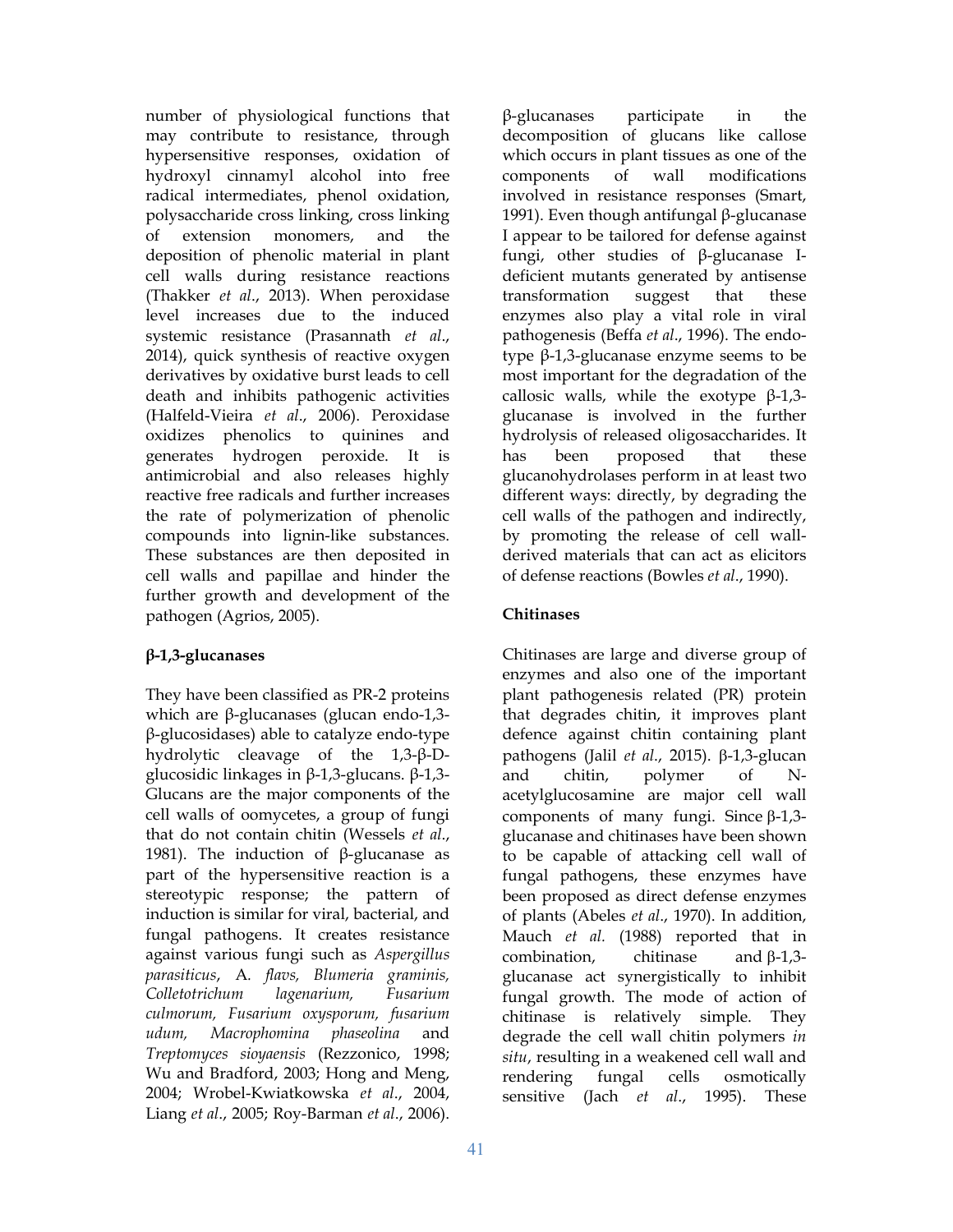chitinases have significant antifungal activities against plant pathogenic fungi like *Alternaria* spp. for rice grain discoloration, *Rhizoctonia solani* for rice sheath blight, *Bipolaris oryzae* for rice brown spot, *Botrytis cinerea* for tobacco blight, *Curvularia lunata* for clover leaf spot, *Fusarium oxysporum*, *F. udum*, *Mycosphaerella arachidicola* and *Pestalotia theae* for tea leaf spot (Chu and Ng, 2005; Saikia *et al*., 2005; Kirubakaran and Sakthivel, 2006). The level of protection observed in the plants is variable and may be influenced by the specific activity of the enzyme, its localization and concentration within the cell, the characteristics of the fungal pathogen, and the nature of the host-pathogen interaction (Punja and Zhang, 1993).

## **Phenylalanine ammonia lyase (PAL)**

PAL is the key enzyme that is responsible for linking primary metabolism of aromatic amino acids with secondary metabolic products (MacDonald and Dcunha, 2007). PAL catalyzes the nonoxidative deamination of phenylalanine in to *trans*-cinnamic acid and ammonia which is the initial step in the biosynthesis of phenolic compounds. PAL is a reliable treatment for the genetic condition phenylketonuria, due to the natural ability of the enzyme to breakdown Lphenylalanine (MacDonald and Dcunha, 2007). PAL is one of the most extensively studied enzymes in plants due to synthesis of various phenolic compounds as well as anthocyanin which are responsible for the resistance of plant pathogens (Dixon and Paiva, 1995). Changes in PAL activity can take place during pathological events (Seneviratne *et al*., 2014). PAL activity can be induced by the plant hormone ethylene and plant signal molecules including salicylic acid and jasmonic acid (Campos-Vargas and Saltveit, 2002; Kim *et al*., 2007), and also it can be induced by various biotic and abiotic stresses such as pathogen invasion, wounding, chilling and ozone (Lafuente *et*  *al*., 2003). When treated strawberry plants with abscisic acid, anthocyanin and PAL activity are increased (Jiang and Joyce, 2003). All phenylpropanoids compounds are derived from cinnamic acid, which is formed from phenylalanine by the activity of PAL. These phenylpropanoids are accountable for disease resistance, crop development and mechanical support (Barber and Mitchell, 1997; Chen *et al*., 2007; Harakava, 2005) as well as insect pest damages (War *et al*., 2012). PAL activity may be regulated by feedback inhibition by the pathway product, cinnamic acid, which may modify the expression of the PAL gene (Christensen *et al*., 2001; Del Rio *et al*., 2004).

## **Polyphenol oxidase (PPO)**

PPOs are a group of copper containing enzymes that catalyze oxidation of hydroxy phenols to their quinone derivatives, which have antimicrobial activity (Chunhua *et al.*, 2001). Because of its reaction products and wound inducibility, PPO plays a role in defense against plant pathogens (Mayer and Harel, 1979). Plants immediately respond to pathogens so there is an immediate rise in PPO indicating immediate synthesis of antimicrobials to ward off the pathogens. Pathogen-induced PPO activity continues to be reported for various plant taxa, including monocots and dicots (Chen *et al*., 2000; Deborah *et al*., 2001). Increase of PPO activity was reported in banana roots treated with *Fusarium oxysporum* derived elicitor by Thakker *et al.* (2007). A striking increase of PPO activity was observed in banana roots treated with *Psuedomonas fluorescens* against fusarium wilt (Sarvanan *et al*., 2004). Similarly, studies showing correlations of high PPO levels in cultivars or lines with high pathogen resistance continue to provide support for a pathogen defense role of PPO (Raj *et al*., 2006). Several groups have also attempted to correlate the protective effects of rhizosphere bacteria with an induction of defense enzymes including PPO, with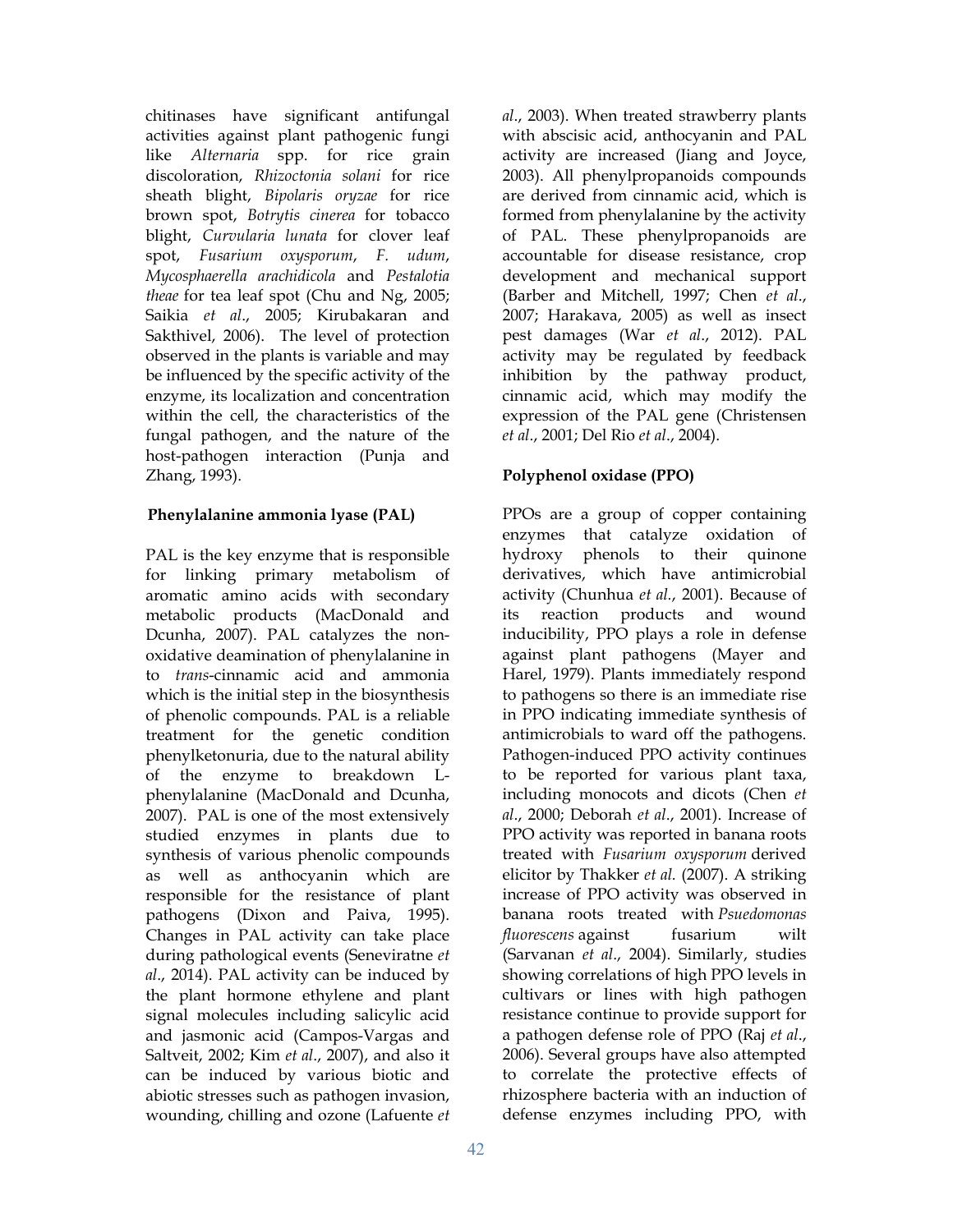mixed success (Chen *et al*., 2000; Ramamoorthy *et al*., 2002).

Li and Steffens (2002) suggested several possibilities, including general toxicity of PPO-generated quinones to pathogens and plant cells, accelerating cell death, alkylation and reduced bioavailability of cellular proteins to the pathogen, crosslinking of quinones with protein or other phenolics, forming a physical barrier to pathogens in the cell wall, and quinone redox cycling leading to  $H_2O_2$  and other reactive oxygen species (Jiang and Miles, 1993). While reactive oxygen species are known to be important factors in plant pathogen interactions and defense signaling, PPO is implicated in the formation of melanin-like polymers in potato black spot lesions (Stevens *et al*., 1998). However, none of these hypotheses of how PPO might affect pathogens has been tested rigorously so far.

### **Conclusion**

Plants protect themselves against biotic factors by physical strengthening of the cell wall through lignification, suberization, and producing various PR proteins including defense-related enzymes such as peroxidase, β-1,3 glucanase, chitinase, phenylalanine ammonia lyase and polyphenol oxidase in response to pathogen infection. These defense enzymes are also induced in plants through application of exogenous substances so that more studies are needed to investigate the defense responses that are triggered by these elicitor treatments. Thus, the knowledge on plant defense-related enzymes can definitely be beneficial for the development of new control strategies.

### **References**

Abeles, F.B., Bosshart, P., Forrence, L.E. and Habiz, W. (1970). Preparation and purification of glucanase and chitinase

from bean leaves. *Plant Physiology*. **47**(1): 129–134.

*Agrios*, G.N. (2005). Chapter 6 - How plants defend themselves against pathogens. In: *Plant Pathology*. 5th Ed., Academic Press. 232.

Almagro, L., Gomez Ros, L.V., Belchi-Navarro, S., Bru, R., Ros Barcelo, A. and Pedreno, M.A. (2009). Class III peroxidases in plant defence reactions. *Journal of Experimental Botany*. **60**(2): 377– 390.

Barber, M.S. and Michell, H.J. (1997). Regulation of Phenylalpropanoid metabolism in relation to lignin biosynthesis in plants. *Int.Rev.cytol*. **172**: 243-293.

Beffa, R.S., Hofer, R.M., Thomas, M. and Meins, F. (1996). Decreased susceptibility to virus disease of β-1,3-glucanasedeficient plants generated by antisense transformation. *Plant Cell*. **8**: 1001–1011.

Bi, J.L. and Felton, G.W. (1995). Foliar oxidative and insect herbivory: primary compounds, secondary metabolites, and reactive oxygen species as components of induced resistance. *Journal of Chemical Ecology*. **21**: 1511-1530.

Bowles, D.J. (1990). Defense-related proteins in higher plants. *Ann. Rev. Biochem*. **59**: 873-907.

Campos-Vargas, R. and Saltveit, M.E. (2002). Involvement of putative chemical wound signals in the induction of phenolic metabolism in wounded lettuce. *Physiol. Plant*. **114**: 73-84.

Chen, A.H., Chai, Y.R., Li, J.N. and Chen, L. (2007). Molecular cloning of two genes encoding cinnamate 4-hydroxylase (C4H) from oilseed rape (*Brassica napus*). *J. Biochem. Mol. Biol.* **40**: 247-260.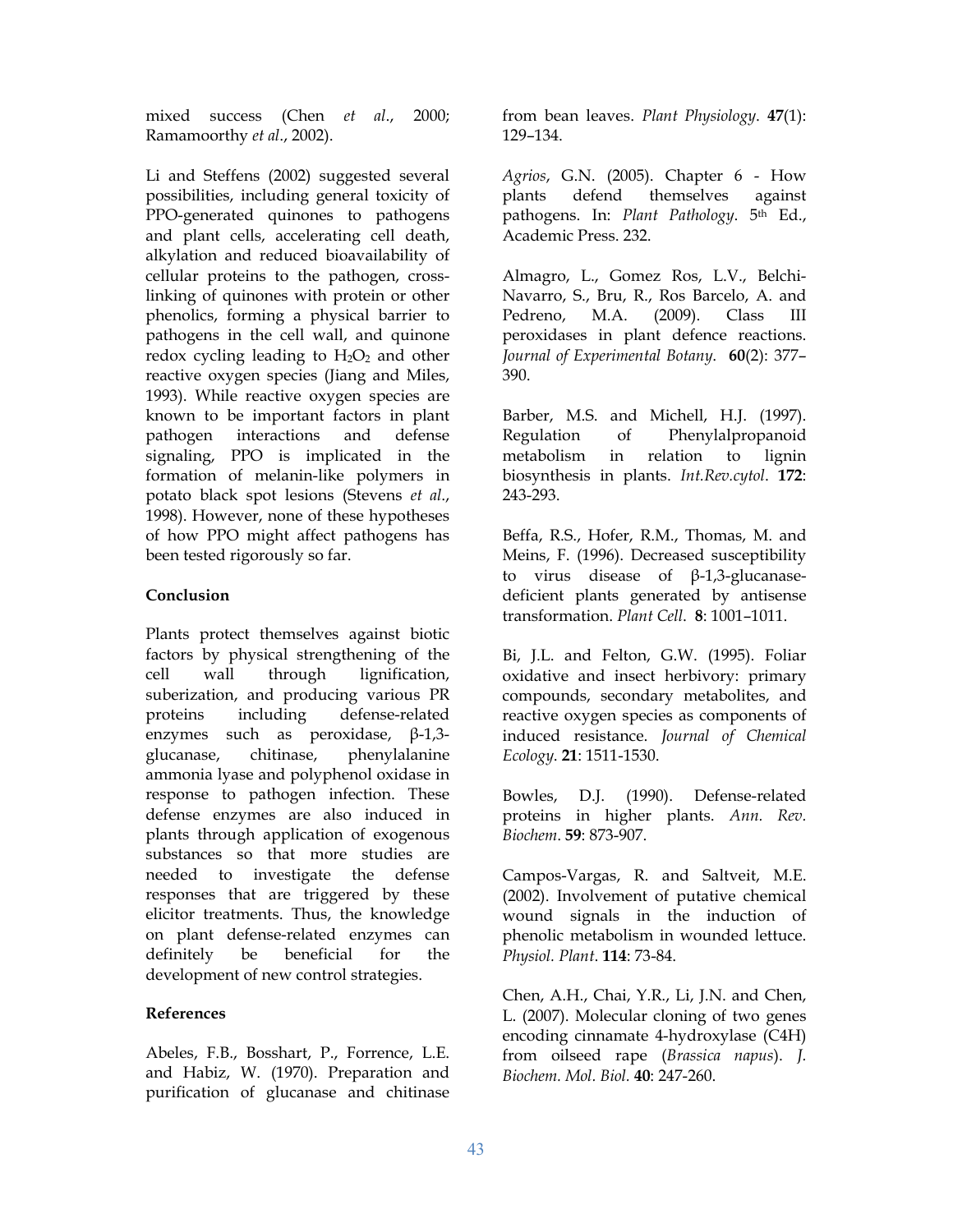Chen, C., Belanger, R., Benhamou, N. and Paulitz, T.C. (2000). Defense enzymes induced in cucumber roots by treatment with plant growth-promoting rhizobacteria (PGPR) and *Pythium aphanidermatum*. *Physiol Mol Plant Pathol*. **56**: 13–23.

Choudhary, D.K., Prakash, A. and Johri, B.N. (2007). Induced systemic resistance (ISR) in plants: mechanism of action. *Indian J. Microbiology*. **(47)**: 289–297.

Christensen, J.H., Overney, S., Rohde, A., Diaz, W.A., Bauw, J., Simon, P., Van Montagu, M. and Boerjan, W. (2001). The syringaldazine-oxidizing peroxidase PXP 3-4 from poplar xylem: cDNA isolation, characterization and expression. *Plant Mol Biol*. **47**: 581–593.

Chu, K.T. and Ng, T.B. (2005). Purification and Characterization of a Chitinase-Like Antifungal Protein from Black Turtle Bean With Stimulatory Effect on Nitric Oxide Production by Macrophages. *Biol. chem*. **386**: 19-24.

Chunhua, S., Ya, D., Bingle, X., Xiao, L., Yonshu, X. and Qinguang, L. (2001). The purification and spectral properties of PPO I from *Nicotianan tababcum*. *Plant Molecular Biology*. **19**: 301–314.

Deborah, S.D., Palaniswami, A., Vidhyasekaran, P. and Velazhahan, R. (2001). Time-course study of the induction of defense enzymes, phenolics and lignin in rice in response to infection by pathogen and non-pathogen. *J Plant Dis Prot*. **108**: 204–216.

Del Rio, J.C., Gutiérrez, A., Hernando, M., Landín, P., Romero, J. and Martínez, A.T. (2004). Correlation between lignin syringyl/guaiacyl ratio in eucalypt wood and paper pulp yield. *Proceedings of the 16th International Symposium on Analytical and Applied Pyrolysis*. Alicante, Spain.

Diaz-Vivancos, P., Rubio, M. and Mesonero, V. (2006). The apoplastic antioxidant system in Prunus: response to long-term plum pox virus infection. *Journal of Experimental Botany*. **57**(14): 3813–3824.

Dixon, R.A., Paiva, N.L. and Bhattacharyya, M.K. (1995). Engineering disease resistance in plants: An overview. In: *Molecular Methods in Plant Pathology,*  R.P. Singh and U.S. Singh (eds). CRC Press, Boca Raton. pp. 249-270.

Durrant, W.E. and Dong, X. (2004). Systemic acquired resistance. *Annu Rev Phytopathol*. **42**: 185-209.

Ebrahim, S. and Usha, K. and Singh, B. (2011). Pathogenesis Related (PR) Proteins in Plant Defense Mechanism. In: *Science against microbial pathogens: communicating current research and technological advances,*  A. Mendez-Vilas (ed). pp. 1043-1054.

Felton, G.W. and Duffey, S.S. (1990). Inactivation of baculovirus by quinones formed in insect-damaged plant tissues. *Journal of Chemical Ecology*. **16**: 1221-1236.

Felton, G.W., Summers, C.B. and Mueller, A.J. (1994). Oxidative responses in soybean foliage to herbivory by bean leaf beetle and three-cornered alfalfa hopper. *Journal of Chemical Ecology*. **20**: 639-650.

Gajanayaka, G. M. D. R., Prasannath, K. and De Costa, D. M. (2014). Variation of chitinase and  $\beta$ -1,3-glucanase activities in tomato and chilli tissues grown under different crop management practices and agroecological regions. *Proceedings of the Peradeniya University International Research Sessions.* 4th - 5th July 2014. **18**: 519.

Halfeld-Vieira, B.A., Vieira Jr., J.R., Romeiro, R.S., Silva, H.S.A. and Baracat-Pereira, M.C. (2006). Introduction of systemic resistance in tomato by the autochthonous phylloplane resident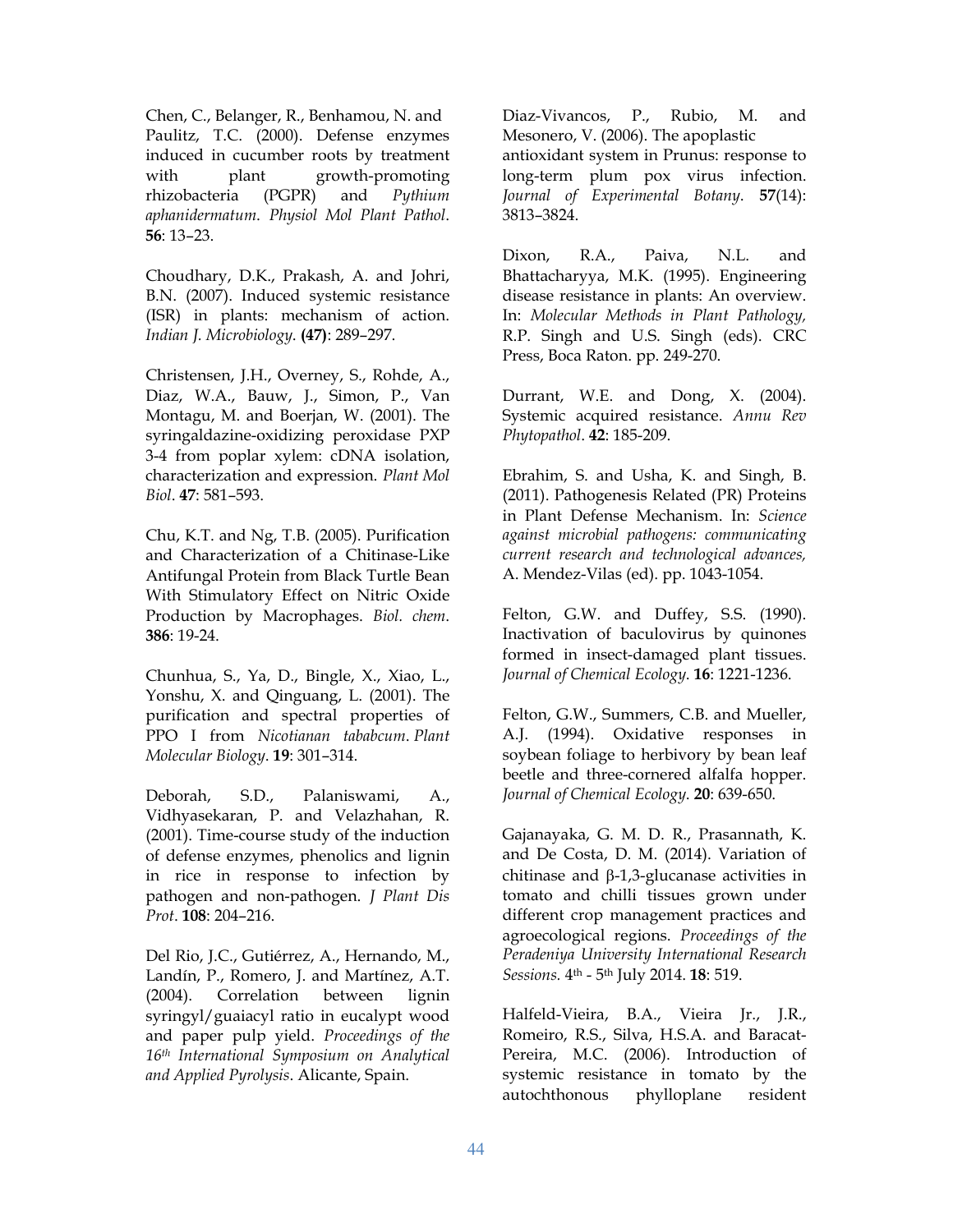Bacillus cereus. Pesq. Agropec. Bras. **41**(8): 1247-1252.

Hammerschmidt, R. (1999). Induced disease resistance: how do induce plants stop pathogens. *Physiological and Molecular Plant Pathology*. **55**: 77-84.

Harakava, R. (2005). Genes encoding enzymes of the lignin biosynthesis pathway in Eucalyptus. *Genet. Mol. Biol*. **28**: 601-607.

He, P., Chintamanani, S., Chen, Z., Zhu, L., Kunkel, B.N., Alfano, J.R., Tang, X. and Zhou, J.M. (2004). Activation of a COI1 dependentpathway in *Arabidopsis by Pseudomonas syringae* type III effectors and coronatine. *Plant J. 37:589-602* 

Hong, T.Y. and Meng, M. (2004). Biochemical Characterization and Antifungal Activity of an endo-1,3-ß-Glucanase of *Paenibacillus* sp. Isolated from Garden Soil. *Appl. Microbiol. Biotechnol*. **61**(5-6): 472-478.

Jach, G., Gornhardt, B., Mundy, J., Logemann, J., Pinsdorf, E., Leah, R., Schell, J. and Maas, C. (1995). Enhanced Quantitative Resistance against Fungal Disease by Combinatorial Expression of Different Barley Antifungal Proteins in Transgenic Tobacco. *Plant J*. **8**: 97–109.

Jalil, S.U. Mishra, M. and Ansari, M.I. (2015). Current View on Chitinase for Plant Defence. *Trends in Biosciences*. **8**(24): 6733-6743.

Jiang, Y. and Miles, P.W. (1993). Generation of  $H_2O_2$  during enzymatic oxidation of catechin. *Phytochemistry*. **33**: 29–34.

Jiang, Y.M. and Joyce, D.C. (2003). ABA effects on ethylene production, PAL activity, anthocyanin and phenolic contents of strawberry fruit. *Plant Growth Regul*. **39**: 171-174.

Kim, H.J., Fonseca, J.M., Choi, J.H. and Kubota, C. (2007). Effect on methyl jasmonate on phenolic compounds and carotenoids of Romaine Lettuce (*Lactuca sativa* L.). *J. Agri. Food Chem*. **55**: 10366- 10372.

Kirubakaran, S.I. and Sakthivel, N. (2006). Cloning and Overexpression of Antifungal Barley Chitinase Gene in *Escherichia coli. Pro. Express. Purific*. **52**(1): 159-166.

Kombrink, E. and Schmelzer**, E. (**2001). The hypersensitive response and its role in local and systemic disease resistance. *European Journal of Plant Pathology*. **107**: 69–78.

Kuc, J. **(**1995). Phytoalexins, stress metabolism, and disease resistance in plants. *Annual Review of Phytopathology*. **33**: 275–297.

Kumari, Y.S.M.A.I. and Vengadaramana, A. (2017). Stimulation of Defense Enzymes in Tomato (*Solanum lycopersicum* L.) and Chilli (*Capsicum annuum* L.) in Response to Exogenous Application of Different Chemical Elicitors. Universal Journal of Plant Science. **5**(1): 10-15.

Lafuente, M.T., Zacarias, L., Martinez-Telez, M.A., Sanchez-Ballesta, M.T. and Granell, A. (2003). Phenylalanine ammonia-lyase and ethylene in relation to chilling injury as affected by fruit age in citrus. *Postharvest Biol. Technol*. **29**: 308-317.

Lamb, C. and Dixon, R.A. (1997). The Oxidative burst in plant disease resistance. *Annual Review of Plant Physiology and Plant Molecular Biology*. **48**: 251-275.

Lavania, M., Chauhan, P.S., Chauhan, S.V.S., Singh, H.B. and Nautiyal, C.S. (2006). Induction of plant defense enzymes and phenolics by treatment with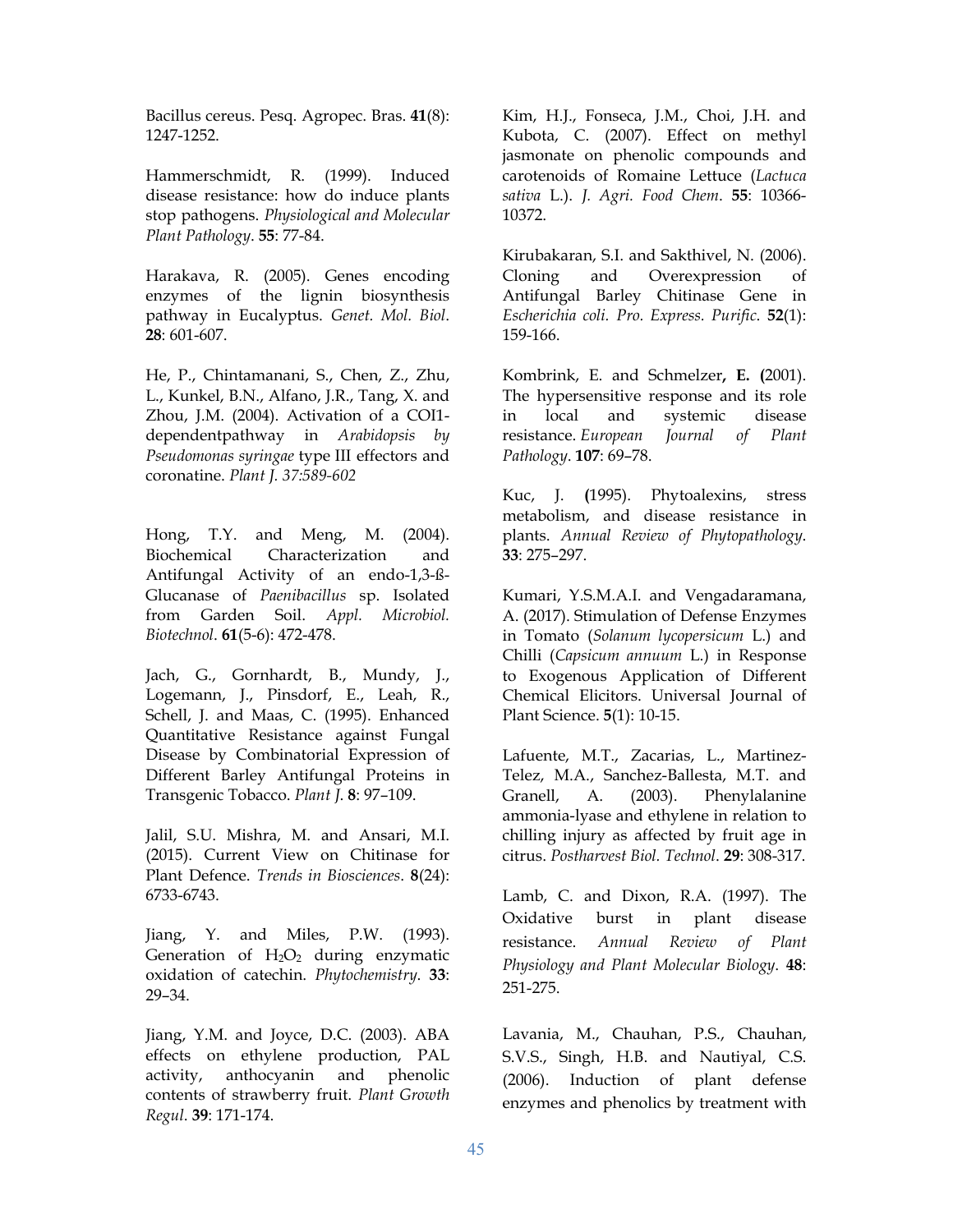plant growth – promoting rhizobacteria *Serrtia marcescens* NBRI1213. *Current Microbiology*. **52**(5): 363–368.

Legrand, M., Kauffmann, S., Pierrette, G. and Fritig, B. (1987). Biological function of pathogenesis‐related proteins: Four tobacco pathogenesis‐related proteins are chitinases. *Proceedings of the National Academy of Sciences of the USA*. **84**: 6750– 6754.

Li, L. and Steffens, J.C. (2002). Overexpression of polyphenol oxidase in transgenic tomato plants results in enhanced bacterial disease resistance. *Planta*. **215**: 239–247.

Liang, X.Q., Holbrook, C.C., Lynch, R.E. and Guo, B.Z. (2005).  $\beta$ -1,3-Glucanase Activity in Peanut (*Arachis hypogaea*) seed is Induced by Inoculation with *Aspergillus flavus* and Copurifies with a Conglutinlike Protein. *Phytopathol*. **95**(5): 506-511.

Macdonold, M.J. and Dcunha, G.B. (2007). A Modern view of phenylalanine ammonia lyase. Biochem. *Cell Biol*. **85**: 273- 282.

Mahendranathan, C., Adikaram, N.K.B. and Jayasingam, T. (2016). Enhancement of natural disease resistance of *Capsicum annuum* L. against anthracnose disease through selected postharvest treatments. *Proceedings of the 9th Australasian Soil-borne Symposium,* Lincoln University, New Zealand. 14-17, November, 2016.

Mauch, F., Mauch-Mani, B. and Boller, T. (1988). Antifungal hydrolases in pea tissue. II. Inhibition of fungal growth by combinations of chitinase and β-1,3 glucanase. *Plant Physiol.* **88**: 936-942.

Mayer, A.M. and Harel, E. (1979). Polyphenol oxidases in plants. *Phytochemistry*. **18**(2): 193–215.

Nicholson, R.L. and Hammerschmidt, R. (1992). Phenolic compounds and their role in disease resistance. *Annual Review of Phytopathology.* **30**: 369–389.

Passardi, F., Cosio, C., Penel, C. and Dunand, C. (2005). Peroxidases have more functions than a Swiss army knife. *Plant Cell Reports*. **24**(5): 255–265.

Pieterse, C.M.J., Van Wees, S.C.M. and Van Pelt, J.A. (1998). A novel signaling pathway controlling induced systemic resistance in Arabidopsis. *Plant cell*. **10**: 1571-1580.

Prasannath, K. and De Costa, D.M. (2015). Induction of peroxidase activity in tomato leaf tissues treated with two crop management systems across a temperature gradient. *Proceedings of the International Conference on Dry Zone Agriculture 2015.* Faculty of Agriculture, University of Jaffna, Sri Lanka. 15<sup>th</sup> & 16<sup>th</sup> October 2015. 34-35.

Prasannath, K., De Costa, D. M. and Hemachandra, K. S. (2014). Quantification of Peroxidase activity in Chilli tissues Grown under Two Crop Protection Systems across a Temperature Gradient. *Proceedings of the HETC Symposium 2014*. 7th & 8th July 2014. 102.

Prasannath, K., Dharmadasa, K.N.P., De Costa, D.M. and Hemachandra, K.S. (2014). Variations of Incidence, Types of Virus Diseases and Insect Vector Populations of Tomato (*Solanum lycopersicum* L.), Grown in Different Agroecological Regions of Sri Lanka under Two Crop Management Systems. *Tropical Agricultural Research*. **25**(3): 376-395.

Punja, Z.K. and Zhang, Y-Y. (1993). Plant Chitinases and Their Roles in Resistance to Fungal Diseases. *Journal of Nematology*. **25**(4):526-540.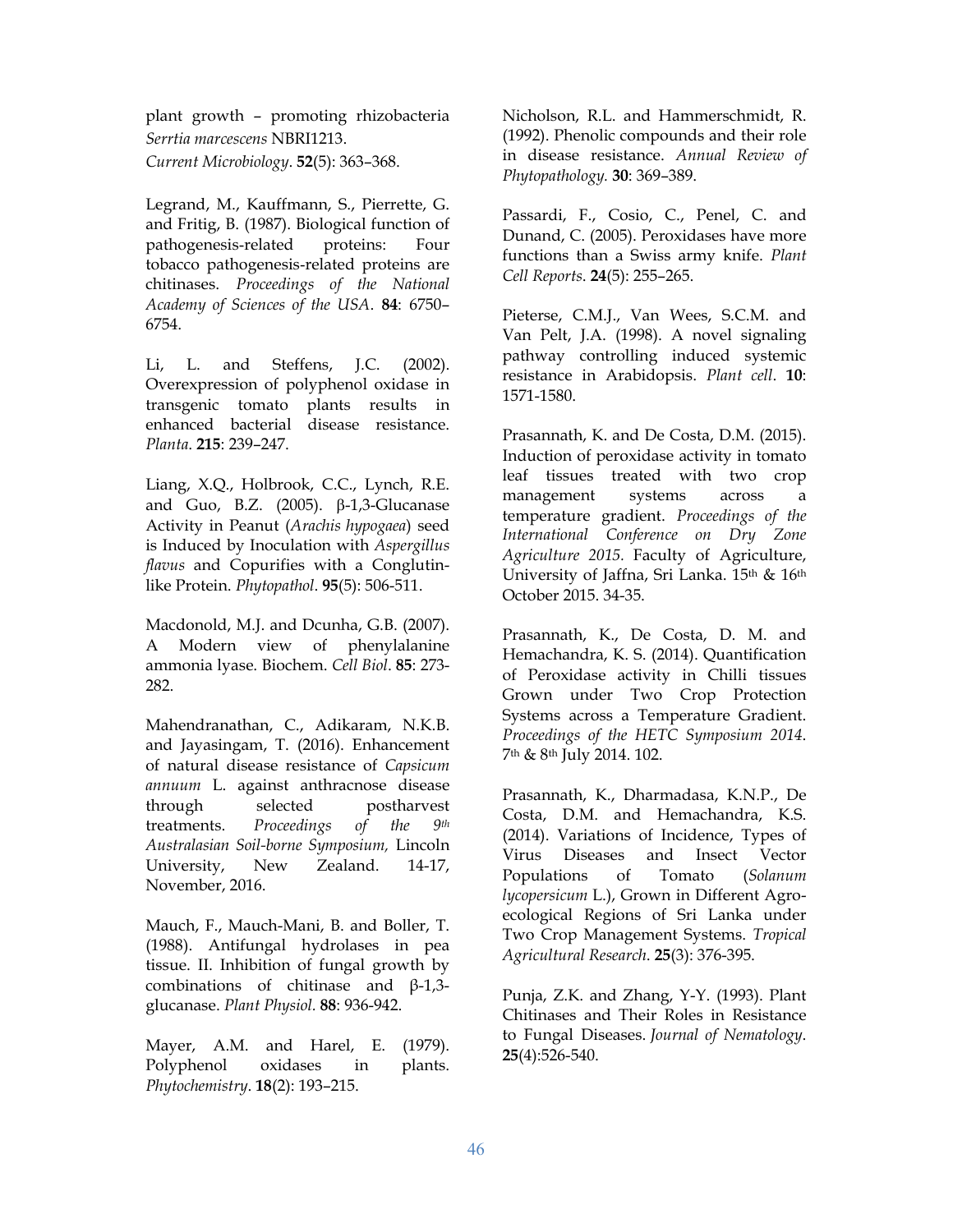Raj, S.N., Sarosh, B.R. and Shetty, H.S. (2006). Induction and accumulation of polyphenol oxidase activities as implicated in development of resistance against pearl millet downy mildew disease. *Funct Plant Biol*. **33**: 563–571.

Ramamoorthy, V., Raguchander, T. and Samiyappan, R. (2002). Induction of defense-related proteins in tomato roots treated with *Pseudomonas fluorescens* Pf1 and *Fusarium oxysporum* f. sp. l*ycopersici*. *Plant Soil*. **239**: 55–68.

Rezzonico, E., Flury, N., Meins, Jr. F. and Beffa, R. (1998). Transcriptional Down-Regulation by Abscisic Acid of Pathogenesis-Related â-1,3- Glucanase Genes in Tobacco Cell Cultures. *Plant Physiol*. **117**: 585–592.

Roy-Barman, S., Sautter, C. and Chattoo, B.B. (2006). Expression of the Lipid Transfer Protein AceAMP1 in transgenic Wheat Enhances Antifungal Activity and Defense Responses. *Transgenic Res*. **15**(4): 435-446.

Saikia, R., Singh, B.P., Kumar, R. and Arora, D.K. (2005). Detection of Pathogenesis-related Proteins– Chitinase and  $\beta$ -1,3-Glucanase in Induced Chickpea. *Curr. Sci*. **89**(4): 659-663.

Sarvanan, T., Bhaskaran, R. and Muthuswamy, M. (2004). *Pseudomonas fluorescence* induced enzymological changes in banana roots (cv. Rasthali) against fusarium wilt disease. *Plant Pathology Journal*. **3**(2): 72–70.

Sasaki, K., Iwai, T. and Hiraga, S. (2004). Ten rice peroxidases redundantly respond to multiple stresses including infection with rice blast fungus. *Plant and Cell Physiology*. **45**(10): 1442–1452.

Seneviratne, D. M. A. S., Prasannath, K. and De Costa, D. M. (2014). Quantification of Phenylalanine Ammonia Lyase Activity in Tomato and Chilli Tissues Grown under Different Crop Management Practices and Agro-Ecological Regions in Sri Lanka. *Proceedings of the 1st Faculty of Agriculture Undergraduate Research Symposium*. 23rd December 2014. p. 3.

Smart, M.G. (1991). The plant cell wall as a barrier to fungal invasion. In: The fungal spore and disease initiation in plants and animals, G.C. Cole and H.C. Hoch (eds). Plenum Press, New York. pp. 47-66.

Stevens, L.H., Davelaar, E., Kolb, R.M., Pennings, E.J.M. and Smit, N.P.M. (1998). Tyrosine and cysteine are substrates for blackspot synthesis in potato. *Phytochemistry*. **49**: 703–707.

Thakker, J.N., Patel, N. and Kothari, I.L. (2007). *Fusarium oxysporum* derived Elicitor-induced changes in Enzymes of Banana leaves against wilt disease. *Journal of Mycology and Plant Pathology*. **37**: 510– 513.

Thakker, J.N., Patel, S. and Dhandhukia, P.C. (2013). Induction of Defense-Related Enzymes in Banana Plants: Effect of Live and Dead Pathogenic Strain of *Fusarium oxysporum* f. sp. *cubense*, *ISRN Biotechnology*, vol. 2013, 6 pages. doi:10.5402/2013/601303.

Tudzynski, B. (1997). Fungal phytohormones in pathogenic and mutualistic associations. In: *The mycota,* G.C. Caroll and P. Tudzynski (eds). Springer-Verlag, Berlin, Heidelberg, New York. pp. 167-184.

van Loon, L.C., Bakker, P.A. and Pieters, C.M.J. (1998). Systemic resistance induced by rhizosphere bacteria. *Ann Rev of Plant Physiol*. **26**: 453-483.

van Loon, L.C. and Van Strien, E.A. (1999). The families of pathogenesisrelated proteins, their activities, and comparative analysis of PR-1 type proteins. *Physiol. Mol. Plant Pathol*. **55**(2): 85–97.